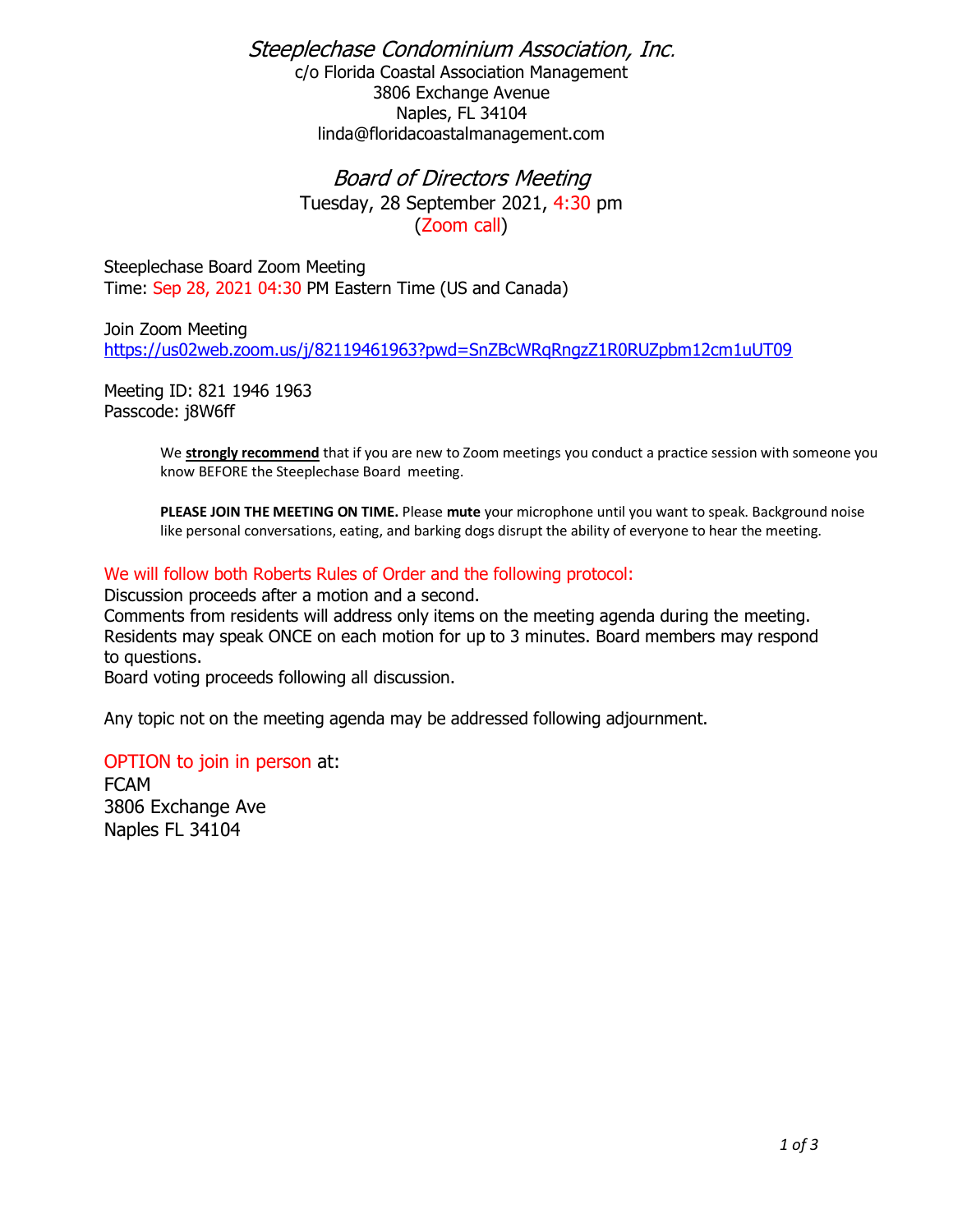# Steeplechase Condominium Association, Inc.

c/o Florida Coastal Association Management 3806 Exchange Avenue Naples, FL 34104 linda@floridacoastalmanagement.com

Board of Directors Meeting Tuesday, 28 September 2021, 4:30 pm

Steeplechase Board Zoom Meeting Time: Sep 28, 2021 04:30 PM Eastern Time (US and Canada) <https://us02web.zoom.us/j/82119461963?pwd=SnZBcWRqRngzZ1R0RUZpbm12cm1uUT09>

Meeting ID: 821 1946 1963 Passcode: j8W6ff

OPTION to join in person at: FCAM 3806 Exchange Ave; Naples FL 34104

# **AGENDA**

- 1. Call to Order
- 2. Certification of Quorum
- 3. Proof of Notice
- 4. Approval of Minutes from the August 24, 2021 Meeting
- 5. Treasurer's Report
- 6. Committee Reports
	- a. Communication (Pat Hueter)
	- b. Landscape (Sandy Lasch)
		- i. Irrigation upgrades
		- ii. Proposal #30673 (\$1,496.33 C bldg lakeside upgrade)
		- iii. Landscape maintenance contract
- 7. Building and Maintenance (Len Hook)
	- a. Projects completed
	- b. Projects pending
- 8. Pool (John Rosenbaum)
	- a. New pool service company (Bracken)
	- b. Pool tile repairs (Bracken)
	- c. Installation of pool & spa ORP controllers (Bracken)
	- d. Pool/spa heaters maintenance contract (Symbiont)
	- e. Spa heater repair 9/9/21 (Symbiont)
	- f. Pool inspection violations 8/24/21
	- g. Spa inspection violations 8/24/21
	- h. Pump room electrical upgrade
	- i. Pool lighting repair proposal